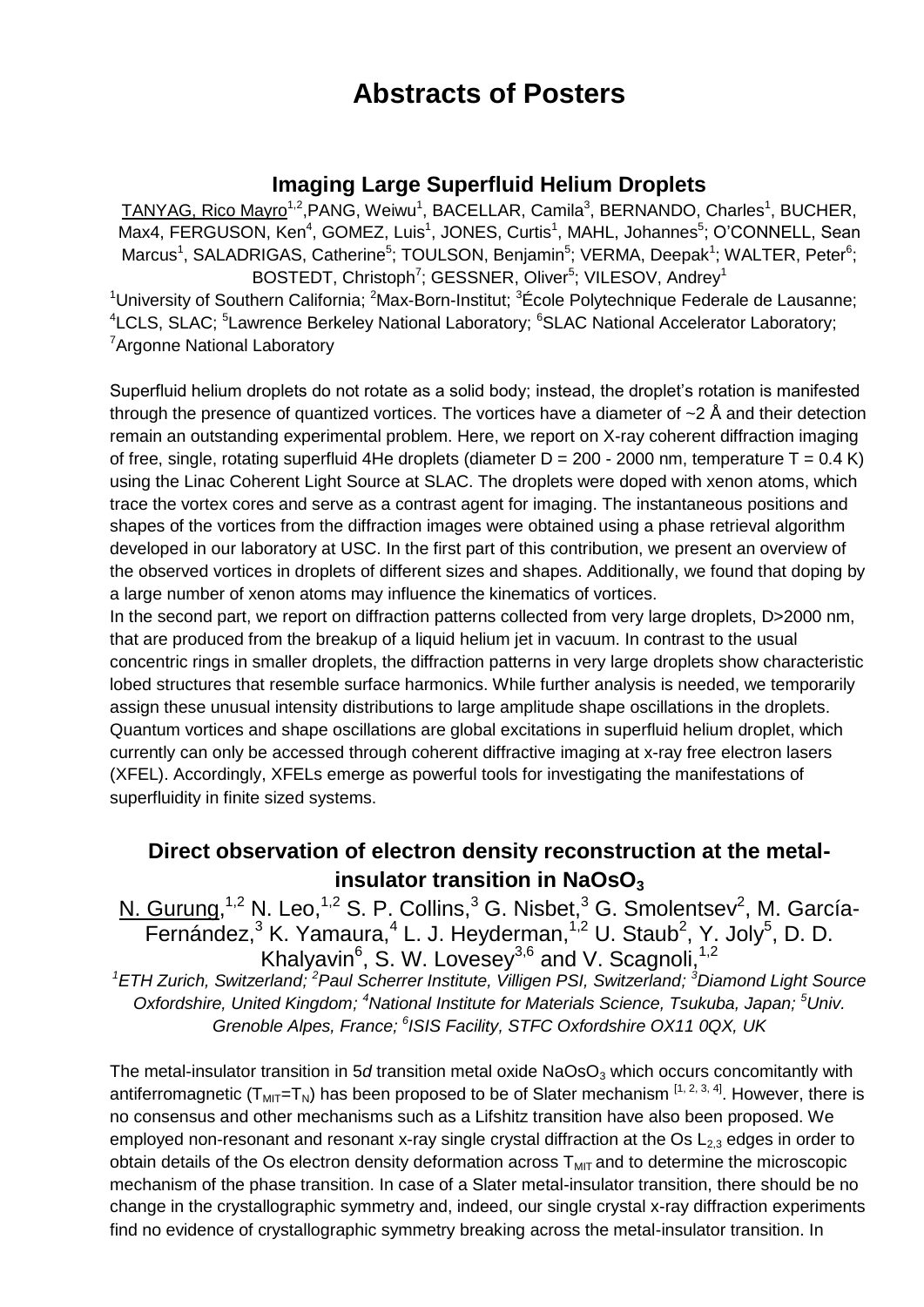addition, using an incident x-ray energy corresponding to the  $Os$  L<sub>3</sub> edge, we observe the emergence of a diffracted intensity at the (300) forbidden reflection at  $T_{MIT}=T_N$  for a specific energy  $E_A$ =10.878 keV. The intensity of this space-group forbidden peak increases continuously with decreasing temperature and it is not of magnetic origin. Rather, we show that it is due to a change in the Os electron density which is associated with the onset of long range antiferromagnetic ordering. Thus, the main conclusions of our experimental results, namely the absence of crystallographic symmetry breaking and the presence of antiferromagnetic driven osmium electron density reconstruction, support the first realization of a Slater insulator,  $NaOsO<sub>3</sub>$ .

[1] J.C Slater, Physical Review 82(4), 538 (1951)

[2] Y. G Shi, et al, Physical Review B, 80(16), 161104 (2009)

[3] S. Calder, et al, Physical Review Letters 108(25), 257209 (2012)

[4] B. Kim, et al, Physical Review B, 94(24), 241113 (2016)

## **Femtosecond time-resolved and element-specific x-ray absorption spectroscopy of Fe/MgO**

 ${\sf N.}$   ${\sf ROTHENBACH}^1,$   ${\sf A.}$   ${\sf ESCHENLOHR}^1,$   ${\sf K.}$   ${\sf OLLEFS}^1,$   ${\sf C.}$   ${\sf SCHMITZ-ANTONIAK}^3,$   ${\sf M.}$   ${\sf GRUNER}^1,$   ${\sf K.}$ SOKOLOWSKI-TINTEN<sup>1</sup>, S. SALAMON<sup>1</sup>, P. ZHOU<sup>1</sup>, K. HOLLDACK<sup>2</sup>, C. SCHÜßLER-LANGEHEINE<sup>2</sup>, R. MITZNER<sup>2</sup>, N. PONTIUS<sup>2</sup>, R. LI<sup>4</sup>, M. MO<sup>4</sup>, S. PARK<sup>4</sup>, X. SHEN<sup>4</sup>, S.  $\mathsf{WEATHERSBY}^4$ , J. YANG $^4$ , X. WANG $^4$ , R. PENTCHEVA $^1$ , U. BOVENSIEPEN $^1$ , H. WENDE $^1$ <sup>1</sup>Faculty of Physics and Center for Nanointegration Duisburg-Essen (CENIDE), Germany <sup>2</sup>Helmholtz Zentrum Berlin für Materialien und Energie, BESSY II, Berlin, Germany <sup>3</sup>Forschungszentrum Jülich GmbH, Jülich, Germany <sup>4</sup>SLAC National Accelerator Laboratory, CA Menlo Park, USA

A localized optical excitation of a metal/insulator heterostructure induces ultrafast dynamics through the interface in its individual compounds, which can involve charge and spin transfer processes as well as coupling to low energy excitations mediated by e.g. electron-electron and electron-phonon scattering. Femtosecond soft x-ray spectroscopy allows to separate and identify these electronic and lattice excitations directly in the time domain and, furthermore, is sensitive to the dynamics of the individual constituents itself due to its element-specific character.

We have measured time- and element-resolved x-ray absorption spectroscopy of a [2 nm Fe/2 nm MgO]8 multilayer at the Fe  $L3$ - and O  $K$ -edges with a time resolution of 150 fs. After a local optical excitation of Fe with a UV laser pulse of 266 nm wavelength we see a clear pump-induced effect at both edges in fs time resolution. The Fe L3-edge shows an ultrafast 0.5 % dropdown of the signal in 240 fs, followed by an almost full recovery until 1.3 ps, while the O K-edge signal reaches its maximum only after 1 ps. At later delays the change at the Fe L3-edge reappears, but with a slower time constant. Furthermore, we measured the transient changes at the O K pre-edge region. Comparison of the experimental XAS spectra with layer-resolved first principles calculations in the framework of density functional theory reveal that this pre-edge feature results from interface states near the Fermi level in MgO. Here, we observe an even slower pump-induced change than the ones at the both edges. The complex response at the Fe L3-edge represents local electronic excitations driven by the 266 nm pump, coupling to phonons in Fe, and their relaxation through coupling to the insulator constituent, as supported by complementary time-resolved electron diffraction studies. The dynamics at the O K-edge is clearly faster than the lattice relaxation in Fe, mentioned above. We currently consider e-ph coupling at the interface to be responsible for such this ultrafast process. The slower response at the O pre-edge occurs on a similar time scale as lattice energy transfer of Fe to MgO and could be related to the specific interface nature of the probed state. We acknowledge the financial support by the Deutsche Forschungsgemeinschaft (DFG) through the Colloborative Research Center 1242 (SFB1242) for the subprojects A05, C01, C02.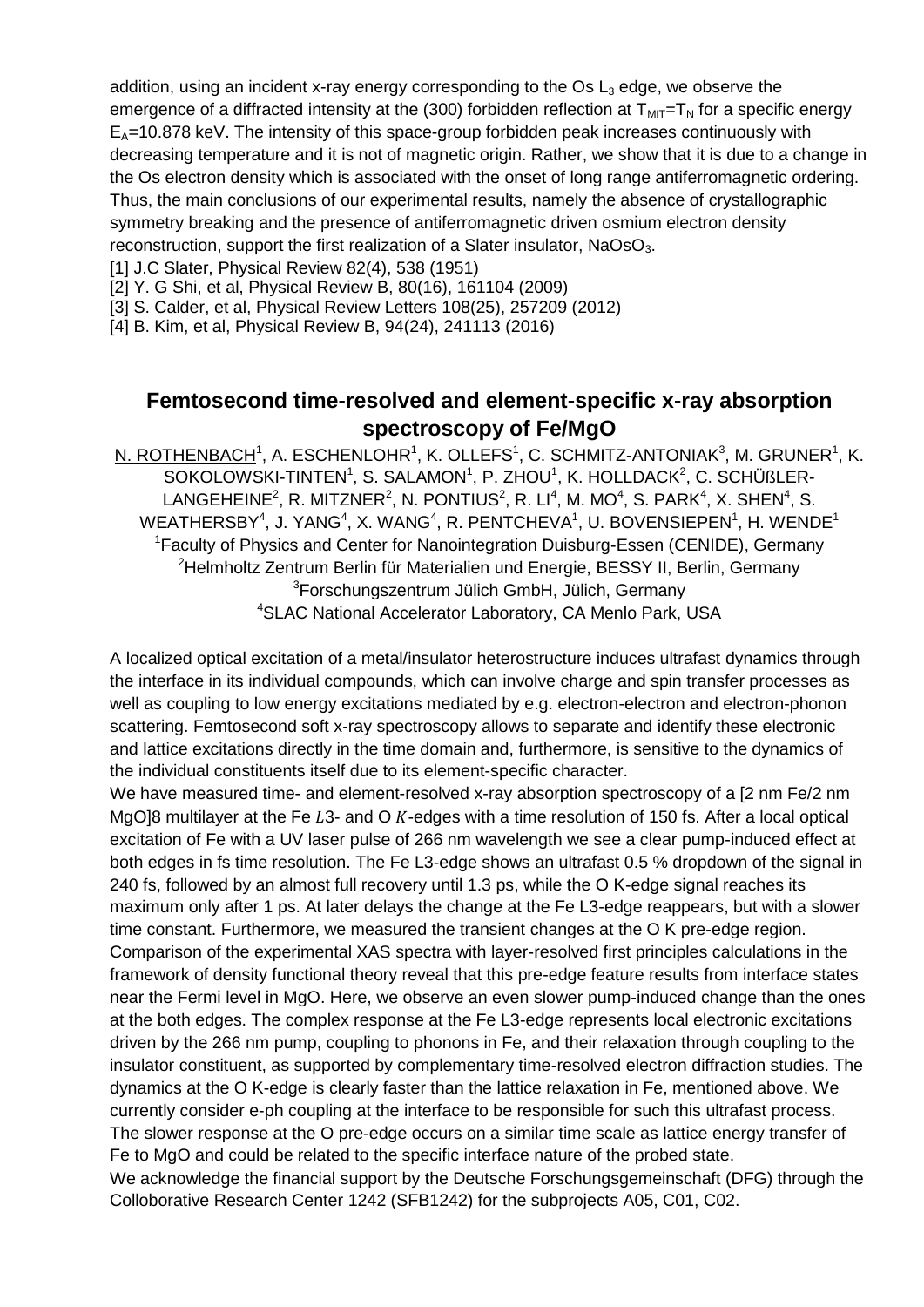#### **Femtosecond X-ray Fourier holography imaging of free-flying nanoparticles**

Anatoli Ulmer<sup>1</sup>, Johan Bielecki<sup>2,5</sup>, Leonie Flückiger<sup>3</sup>, André Al Haddad<sup>4</sup>, Federico Benzi<sup>2</sup>, Jonathan Correa<sup>5</sup>, Tomas Ekeberg<sup>5</sup>, Benjamin Erk<sup>5</sup>, Linos Hecht<sup>1</sup>, Andrea Heilrath<sup>1</sup>, Max F. Hantke<sup>1</sup>, Olena Kulyk<sup>6</sup>, Bruno Langbehn<sup>1</sup>, Daniel S.D. Larsson<sup>2</sup>, Ida Lundholm<sup>2</sup>, Timur Osipov<sup>8</sup>, Christopher Passow<sup>5</sup>, Dimitrios Rompotis<sup>5</sup>, Daniela Rupp<sup>7</sup>, Jonas A. Sellberg<sup>9</sup>, Gijs van der Schot<sup>2,10</sup>, Peter Walter<sup>8</sup>, Linda Young<sup>4</sup>, Felix Zimmermann<sup>1</sup>, Filipe R.N.C. Maia<sup>2</sup>, Janos Hajdu<sup>2</sup>, Thomas Möller<sup>1</sup>, Christoph Bostedt<sup>4,12</sup>, and Tais Gorkhover<sup>8,11</sup> <sup>1</sup> Technische Universität Berlin, Germany; <sup>2</sup>Uppsala University, Sweden; <sup>3</sup>La Trobe University, Australia; <sup>4</sup>Argonne National Laboratory, Lemont, IL, USA; <sup>5</sup>Desy, Hamburg, Germany; <sup>6</sup>ELI Beamlines, Prague, Czech Republic; <sup>7</sup>Max-Born-Institut, Berlin, Germany; <sup>8</sup>SLAC, Menlo Park, CA, USA; <sup>9</sup>KTH Royal Institute of Technology, Stockholm, Sweden; <sup>10</sup>Universiteit Utrecht, Netherlands; <sup>11</sup>Stanford University, CA, USA; <sup>12</sup>Paul Scherrer Institut, Villigen, Switzerland

The advance of XUV/X-ray Free Electron Lasers (FEL) enable unprecedented insights into processes in individual non-crystalline nanoparticles with high spatial and temporal resolution. While in X-ray imaging of solid state targets Fourier transform holography was used for a long time as an elegant solution to the phase problem [Eisebitt et al., Nature 432, 885-888], it was only recently realized for unsupported nanospecimen, using a X-ray FEL facility [Gorkhover et al., Nature Photonics 12, 150-1531. Here atomic gas phase clusters were used as a holographic reference scatterer to image nanometer scale bio specimen – both injected by two different sources. Using a new approach, it becomes possible to overcome problems with alignment and overlap of two particle beams by using only one injector. This simplifies the experimental setup vastly, while increasing the holographic hit rate at the same time. First results of the proof of concept experiment as well as a framework to evaluate gas phase holograms will be presented.

#### **Revealing the three-dimensional shapes of spinning superfluid quantum droplets using extreme ultraviolet FEL pulses**

Bruno Langbehn<sup>1</sup>, Katharina Sander<sup>2</sup>, Yevheniy Ovcharenko<sup>1,3</sup>, Christian Peltz<sup>2</sup>, Andrew Clark<sup>4</sup>, Marcello Coreno<sup>5</sup>, Riccardo Cucini<sup>6</sup>, Marcel Drabbels<sup>4</sup>, Paola Finetti<sup>6</sup>, Michele Di Fraia<sup>6,5</sup>, Luca Giannessi<sup>6</sup>, Cesare Grazioli<sup>5</sup>, Denys lablonskyi<sup>7</sup>, Aaron C. LaForge<sup>8</sup>, Toshiyuki Nishiyama<sup>9</sup>, Verónica Oliver Álvarez de Lara<sup>4</sup>, Paolo Piseri<sup>10</sup>, Oksana Plekan<sup>6</sup>, Kyoshi Ueda<sup>7</sup>, Julian Zimmermann<sup>1,11</sup>, Kevin C. Prince<sup>6,12</sup>, Frank Stienkemeier<sup>8</sup>, Carlo Callegari<sup>6,5</sup>, Thomas Fennel<sup>2,11</sup>, Daniela Rupp<sup>1,11</sup>, and Thomas Möller<sup>1</sup>

<sup>1</sup>Institut für Optik und Atomare Physik, TU Berlin, Germany; <sup>2</sup>Institut für Physik, U Rostock, Germany; <sup>3</sup>European XFEL, Schenefeld, Germany; <sup>4</sup>Laboratory of Molecular Dynamics, EPFL, Lausanne, Switzerland; <sup>5</sup>ISM-CNR, Istituto di Struttura della Materia, Trieste, Italy; <sup>6</sup>Elettra-Sincrotrone Trieste, Italy; <sup>7</sup>Institute of Multidisciplinary Research for Advanced Materials, Tohoku University, Japan; <sup>8</sup>Physikalisches Institut, Universität Freiburg, Germany; <sup>9</sup>Department of Physics, Graduate School of Science, Kyoto University, Japan; <sup>10</sup>CIMAINA and Dipartimento di Fisica, Università degli Studi di Milano, Italy; <sup>11</sup>Max-Born-Institut für Nichtlineare Optik und Kurzzeitspektroskopie, Berlin, Germany: <sup>12</sup>Department of Chemistry and Biotechnology, Swinburne University of Technology, Australia

With the advent of free-electron lasers (FEL) delivering femtosecond short-wavelength pulses, coherent diffractive imaging methods have been developed to gain insight into the structure of unsupported nanoparticles such as viruses or clusters. While experiments using light pulses in the X-ray regime ultimately aim at atomic resolution [1], full three-dimensional information on the particle shape and orientation from a single diffraction pattern requires access to wide-angle scattering signal, especially available at longer (e.g., extreme ultraviolet) wavelengths [2].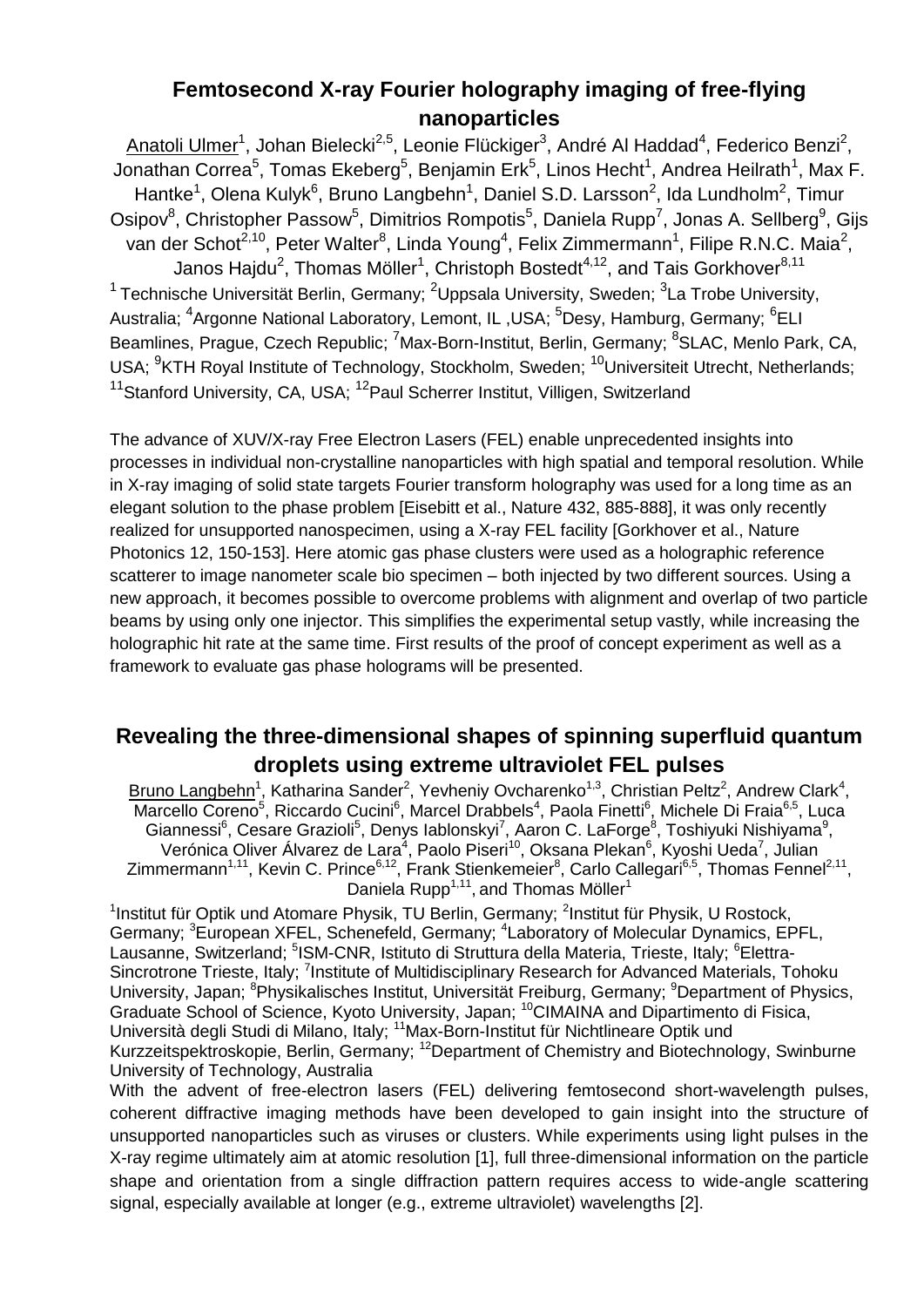Superfluid helium nanodroplets are interesting targets in this context since they can gain angular momentum when produced by a free-jet expansion from the liquid phase. As superfluid droplets cannot rotate in the classical hydrodynamic sense, quantized vortices accommodating the angular momentum are formed inside the droplets. Recently, pioneering experiments on superfluid helium nanodroplets at the LCLS FEL using intense X-ray pulses revealed such vortex arrays and showed strong deformations of the droplets [3,4] exceeding the classical stability limit for equilibrium shapes of rotating drops [5]. However, the shape analysis was restricted to the two-dimensional electron density projection reconstructed from the recorded small-angle scattering images.

In our experiment, XUV diffraction patterns of single helium nanodroplets were recorded at the FERMI FEL's LDM endstation [6]. While the majority of the bright scattering images exhibit concentric ring structures that reflect spherical droplet shapes, about 10% of the images show diffraction patterns of non-spherical particles. In particular, a tilt of a deformed droplet out of the scattering plane produces non-centrosymmetric features in the wide-angle diffraction pattern. In order to simulate these features, a multi slice Fourier transform (MSFT) algorithm was employed, similar to the one described in Ref. [2]. By assuming simple model droplet shapes and matching the MSFT simulations to our data, the droplets' axes and volume could be retrieved. When compared to a numerical model of classically rotating (i.e., non-superfluid) drops [7] our data show unexpectedly good agreement. Further, the previously reported metastable shapes were not observed.

This finding demonstrates the usefulness of XUV light pulses to uncover the three-dimensional geometry of nanoparticles. Thus, developing suitable reconstruction algorithms and combining X-ray and XUV sources at FEL facilities to simultaneously record the particle's atomic structure and its geometry would be an interesting prospect for future research.

- [1] K. Ayyer *et al.* 2016 *Nature* **530** 202-6
- [2] I. Barke *et al.* 2015 *Nature Communications* **6** 6187
- [3] L. F. Gomez *et al.* 2014 *Science* **345** 906-9
- [4] C. Bernando *et al.* 2015 *Physical Review B* **95** 064510
- [5] S. Chandrasekhar 1965 *Proceedings of the Royal Society A* **286** 1
- [6] V. Lyamayev *et al.* 2013 *Journal of Physics B* **46** 164007
- [7] K. A. Baldwin, S. L. Butler and R. J. A. Hill 2015 *Scientific Reports* **5** 7660

#### **Covalent modification of graphene by Neutral red dye**

Dmitrii Potorochin<sup>1,2,3</sup>, Serguei Molodtsov<sup>2,3,4</sup> and Pavel Brunkov<sup>2,5</sup>

<sup>1</sup>Deutsches Elektronen-Synchrotron, Hamburg, Germany; <sup>2</sup> ITMO University, St. Petersburg, Russia;  $3$ TU Bergakademie Freiberg, Germany;  $^4$  European XFEL, Schenefeld, Germany;  $^5$ loffe Institute, St. Petersburg, Russia

Functionalization of graphene is a promising approach for expanding the field of application of graphene, which has attracted the attention of scientists due to its unique properties. Covalent attachment to graphene of photoactive dyes leads to the transformation of electronic structure in resulting nanocomposite. For example, in contrast to pristine graphene, which is transparent in the visible range of spectra, the graphene-dye composite has pronounced absorption peak, furthermore, disruption of the ideal sp2 bound graphene structure by incorporation of sp3 hybridized carbon atoms leads to the bandgap opening in graphene. In the present study investigation of the electronic structure of graphene covalently modified by phenazine dye Neutral red by means of soft X-ray synchrotron radiation is presented. In addition, UV-PEEM measurements with work function contrast are given.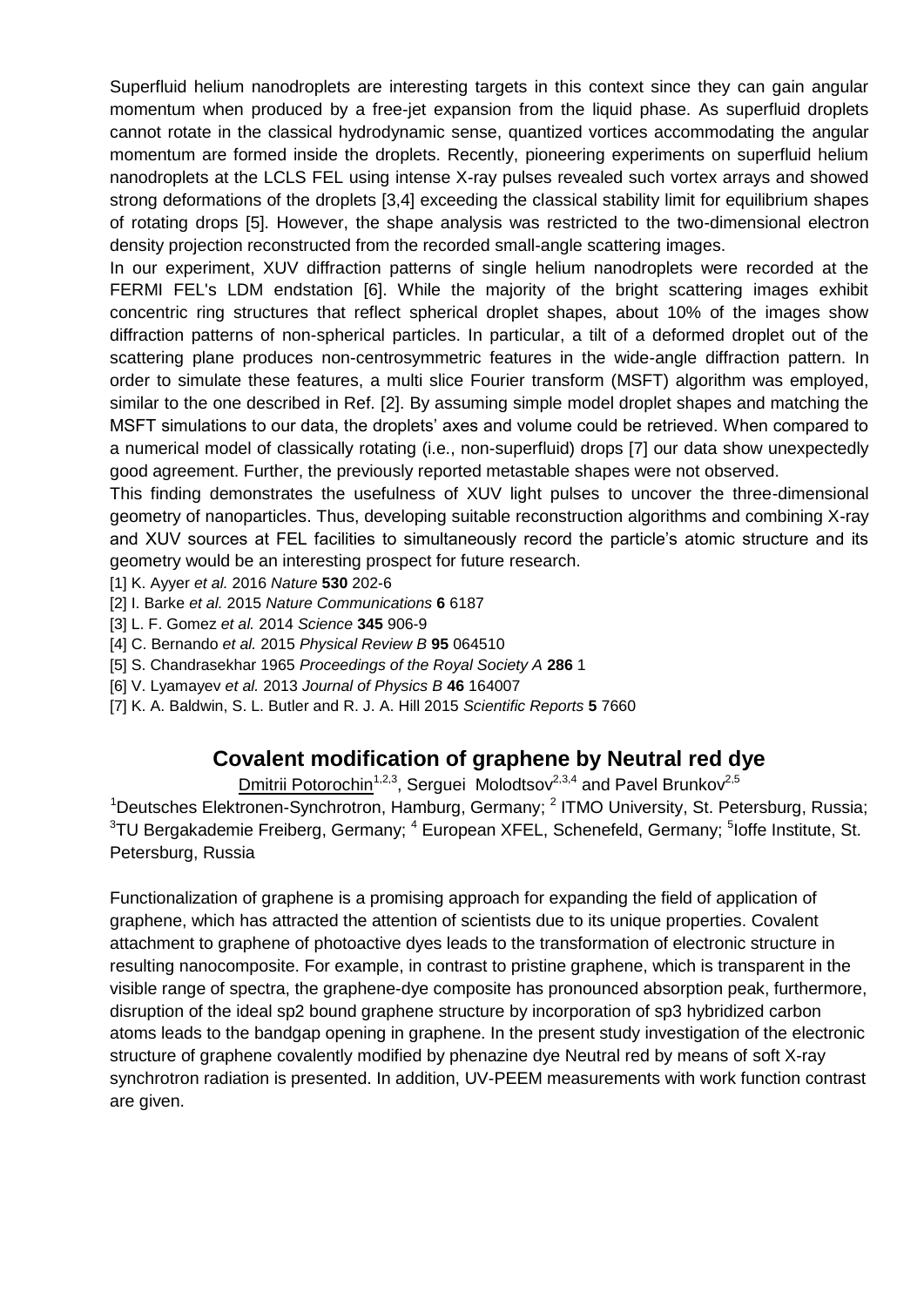## **Highly efficient end-station for space-, time- and spin-resolved photoemission spectroscopy at free electron lasers and high harmonic generation sources**

M. Heber<sup>1</sup>, D. Kutnyakhov<sup>1</sup>, F. Pressacco<sup>2</sup>, G. Mercurio<sup>2</sup>, L. Wenthaus<sup>2</sup>, A. Benz<sup>2</sup>, H. Meyer<sup>2</sup>, S.  $\overline{\text{Gieschen}}^2$ , K. Bühlmann<sup>3</sup>, S. Däster<sup>3</sup>, R. Gort<sup>3</sup>, D. Curcio<sup>4</sup>, K. Volckaert<sup>4</sup>, M. Bianchi<sup>4</sup>, Ch. Sanders<sup>4</sup>, J. Miwa<sup>4</sup>, S. Ulstrup<sup>4</sup>, A. Oelsner<sup>4</sup>, C. Tusche<sup>6,7</sup>, Y.J. Chen<sup>6,7</sup>, S.Y. Agustsson<sup>8</sup>, D. Vasilyev<sup>8</sup>, K. Medjanik<sup>8</sup>, G. Brenner<sup>1</sup>, S. Dziarzhytski<sup>1</sup>, H. Redlin<sup>8</sup>, J. Hauer<sup>9</sup>, P. Xian<sup>9</sup>, M. Dendzik<sup>9</sup>, S. Dong<sup>9</sup>, L. Rettig<sup>9</sup>, H.J. Elmers<sup>8</sup>, J. Demsar<sup>8</sup>, Ph. Hofmann<sup>4</sup>, R. Ernstorfer<sup>9</sup>, Y. Acremann<sup>3</sup>, G. Schönhense<sup>8</sup> and W. Wurth $1,2$ 

 $1$  DESY Photon Science, Hamburg, Germany;  $2$  Physics Department and CFEL, University of Hamburg, Germany; <sup>3</sup> Department of Physics, ETH Zürich, Switzerland; <sup>4</sup> Aarhus University, Denmark; <sup>5</sup> Surface Concept GmbH, Mainz, Germany; <sup>6</sup> FZ Jülich GmbH, Peter Grünberg Institut (PGI-6), Germany; <sup>7</sup> Fakultät für Physik, Universität Duisburg-Essen, Germany; <sup>8</sup> Institute of Physics, Uni. Mainz, Germany; <sup>9</sup> Fritz Haber Institute of the Max Planck Society, Berlin, Germany

High repetition rate XUV and soft X-ray free electron lasers (FELs) such as FLASH at DESY (Hamburg) offer unique possibilities for time-resolved photoelectron spectroscopy (PES). To fully exploit these possibilities it is necessary to use very efficient photoelectrons detection schemes. Combining a time-of-flight momentum microscope with the FEL as a source is ideal for time- and angle-resolved PES and time-resolved X-ray photoelectron diffraction to study ultrafast electron, lattice and spin dynamics. The momentum microscope allows simultaneous detection of the entire band structure with unprecedented efficiency in the full surface Brillouin zone with up to 8  $\text{\AA}^{-1}$ diameter and 4 eV binding energy range, or the angular pattern of core level photoelectrons, respectively, for each time step in a pump-probe experiment. Adding the imaging spin detector extends the capability to detect the spin polarized band structure of the material. The set up was commissioned at FLASH and first results will be presented.

#### **Low Energy Electron Holography as a tool for imaging single proteins at high resolution**

Hannah Ochner<sup>1</sup>, Sven Szilagyi<sup>1</sup>, Sabine Abb<sup>1</sup>, Stephan Rauschenbach<sup>1,2</sup>, and Klaus Kern<sup>1,3</sup>

<sup>1</sup> Max-Planck-Institut für Festkörperforschung, Heisenbergstr. 1, 70569 Stuttgart

2 Chemistry Research Laboratory Department of Chemistry, University of Oxford

<sup>3</sup> École polytechnique fédérale de Lausanne

Protein functionality is intimately linked to the protein's native 3D folding structure. Determining these structures is of tremendous importance for understanding such functionality as well as related biological processes.

Recently, Low Energy Electron Holography (LEEH) has been shown to be able to image proteins at the single molecule level (without averaging), while avoiding radiation damage [3]. Low Energy Electron Holography [1] is a lens-free imaging method in which the sample is radiated by coherent low energy electrons (50-200eV) [2] to form holograms that in principle contain full 3D information of the object.

Our setup is an in-line holography setup, consisting of an atomically sharp tungsten tip acting as an electron point source, the molecule sample on a free-standing graphene substrate and an MCP detector to record the holograms. Since graphene is transparent to electrons, part of the electrons, the reference wave, pass through the sample unscattered, hence the hologram is formed on the detector screen as the interference pattern of the electrons scattered on the molecule (object wave) with the unscattered reference wave.

The experimentally acquired holograms then need to be numerically reconstructed. Basic Kirchhoff-Fresnel propagation-based reconstruction already yields the sizes and shapes of the investigated proteins, which match known structures from the protein structure data base[3].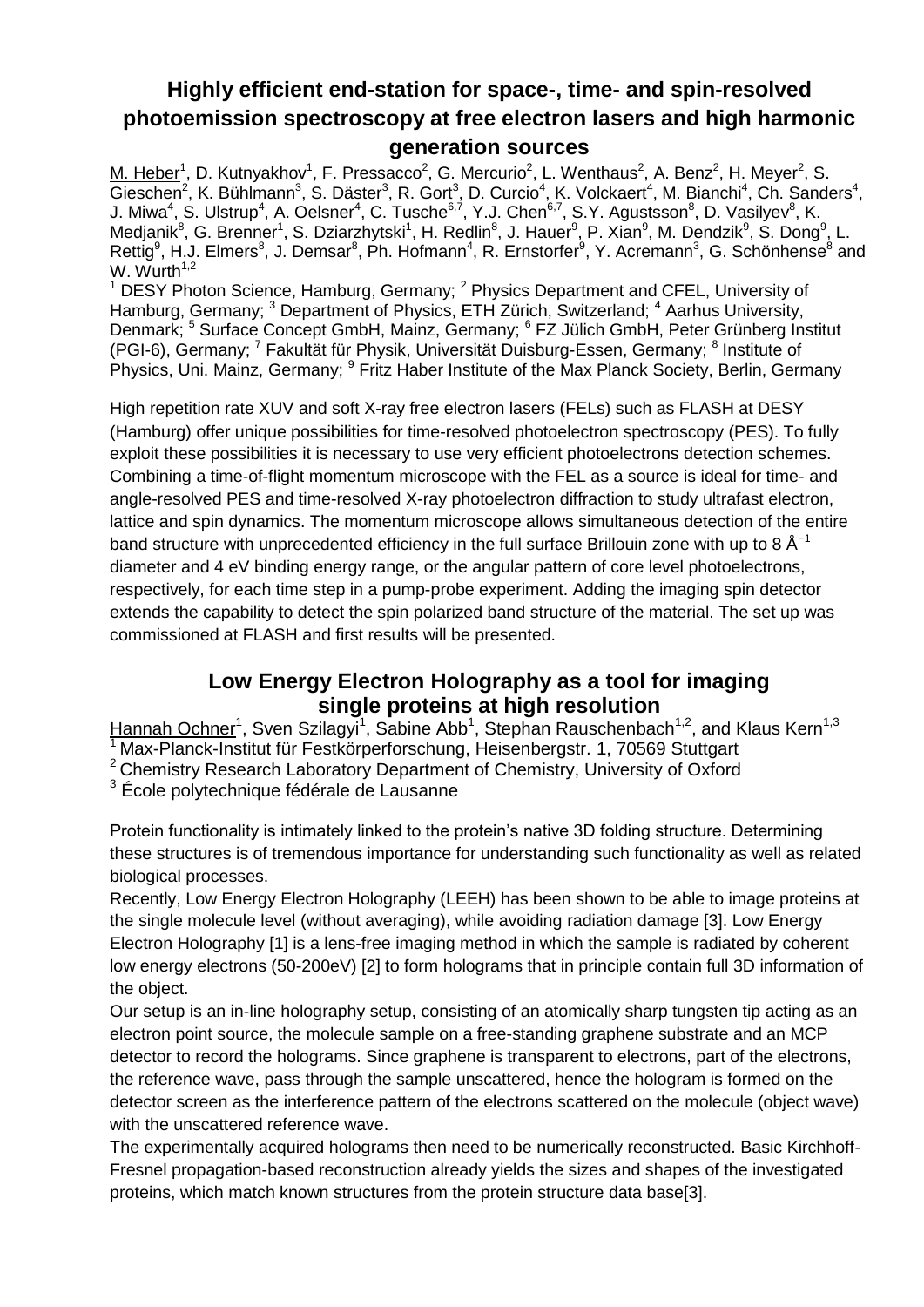To reach the aim of ultimately being able to extract detailed 3D information from the data, the reconstruction process and the setup are in the process of being optimized: a model for electron-soft matter interaction at the relevant energies has to be constructed, including effects like inelastic and multiple scattering, to help obtain a stable algorithm for phase and amplitude retrieval and the setup has to be modified such that tomographic data can be acquired.

The poster gives an overview of the experimental technique, compares it to other structure determination techniques and presents the theoretical background, preliminary results and future plans.

[1] Phy. Rev. Lett, 1990, 65(10), 1204-1206. [2] Phys. Scr., 1988, 38, 260 [3] PNAS 114, 1474-1479 (2017)

#### **3D high resolution diffractive imaging of laser excited individual metal clusters**

J. Jordan<sup>1</sup>, S. Dold<sup>2</sup>, I. Barke<sup>3</sup>, P. Behrens<sup>4</sup>, N. Bernhardt<sup>1</sup>, J. Correa<sup>4</sup>, S. Düsterer<sup>4</sup>, B. Erk<sup>4</sup>, L. Hecht<sup>1</sup>, A. Heilrath<sup>1</sup>, H. Hartmann<sup>3</sup>, R. Irsig<sup>3</sup>, N. Iwe<sup>3</sup>, B. Kruse<sup>3</sup>, B. Langbehn<sub>1</sub>, B. Manschwetus<sub>4</sub>, F. Martinez<sup>3</sup>, K. Oldenburg<sup>3</sup>, C. Peltz<sup>3</sup>, F. Seel<sup>1</sup>, R. Tanyag<sup>5</sup>, R. Treusch<sup>4</sup>, A. Ulmer<sup>1</sup>, S. Walz<sup>1</sup>, K. Meiwes-Broer<sup>3</sup>, T. Fennel<sup>3,5</sup>, B. v. Issendorff<sup>2</sup>, D. Rupp<sup>1,5</sup>, and T. Möller<sup>1</sup> <sup>1</sup>TU Berlin; <sup>2</sup>Universität Freiburg; <sup>3</sup>Universität Rostock; <sup>4</sup>FLASH@DESY; <sup>5</sup>Max-Born-Institut Berlin

The advent of free-electron lasers (FEL) capable of delivering intense, femtosecond x-ray pulses, has allowed for high-resolution imaging of single nanometer-sized objects in free flight. Experiments with clusters can be used to both explore fundamental light-matter interactions and, because of their relative simplicity, refine imaging techniques.

In a previous work, a large variety of structural motifs of unsupported metal clusters from a magnetron sputter source were identified using wide angle diffraction with 13.5 nm FEL pulses [Barke et al. NatCommun **6**:6187 (2015)]. As smaller metal clusters have shown temperature dependent changes in their structure when heated [Koga et al. PhysRevLett.**92**.115507 (2004)], we tried to image the evolution of these changes using the wide angle method. In our experiment, we heated single, unsupported, silver and gold clusters using picosecond-long, visible (400 nm) laser pulses. We then took scattering images at varying delays in a diffraction before destruction approach using soft x-ray pulses from the FEL in Hamburg (FLASH). On this poster, first indications of delay-dependent changes in the scattering images as well as in the ion time of flight spectra will be presented.

#### **MooNpics – Metrology On One-Nanometer-Precise Optics**

Silja Schmidtchen<sup>1</sup>, Idoia Freijo-Martin<sup>1</sup>, Maurizio Vannoni<sup>1</sup>, Elke Plönjes<sup>2</sup> and Harald Sinn<sup>1</sup> <sup>1</sup>European X-Ray Free-Electron Laser Facility GmbH, Schenefeld, Germany <sup>2</sup>Deutsches Elektronen-Synchrotron DESY, Hamburg, Germany

With new light sources under construction or planned — free electron lasers and ultimate storage rings — diffraction limited X-Ray radiation will become available for new classes of scientific and technological applications. Therefore, highly precise diffraction limited optics are needed. Of major interest are the long X-ray mirrors for beam transport and focusing. These mirrors exhibit shapes from very flat (r < 3000 km) to strongly curved (r < 10 m) and mirror lengths up to 1 m. To ensure appropriate beam focusing and alignment it becomes mandatory to control the shape of these mirrors on the 1 nm precision level. They can be manufactured with deterministic methods like ion beam polishing. Though, the requested accuracy generates high demands on the manufacturers as well as on the metrology for the characterization of the mirrors.

For this reason, a European project called "MooNpics – Metrology On One-Nanometer-Precise Optics" has been established, as a work package of the CALIPSOplus project. In this project 12 partners, including 2 European mirror manufacturers, are collaborating to improve the mirror